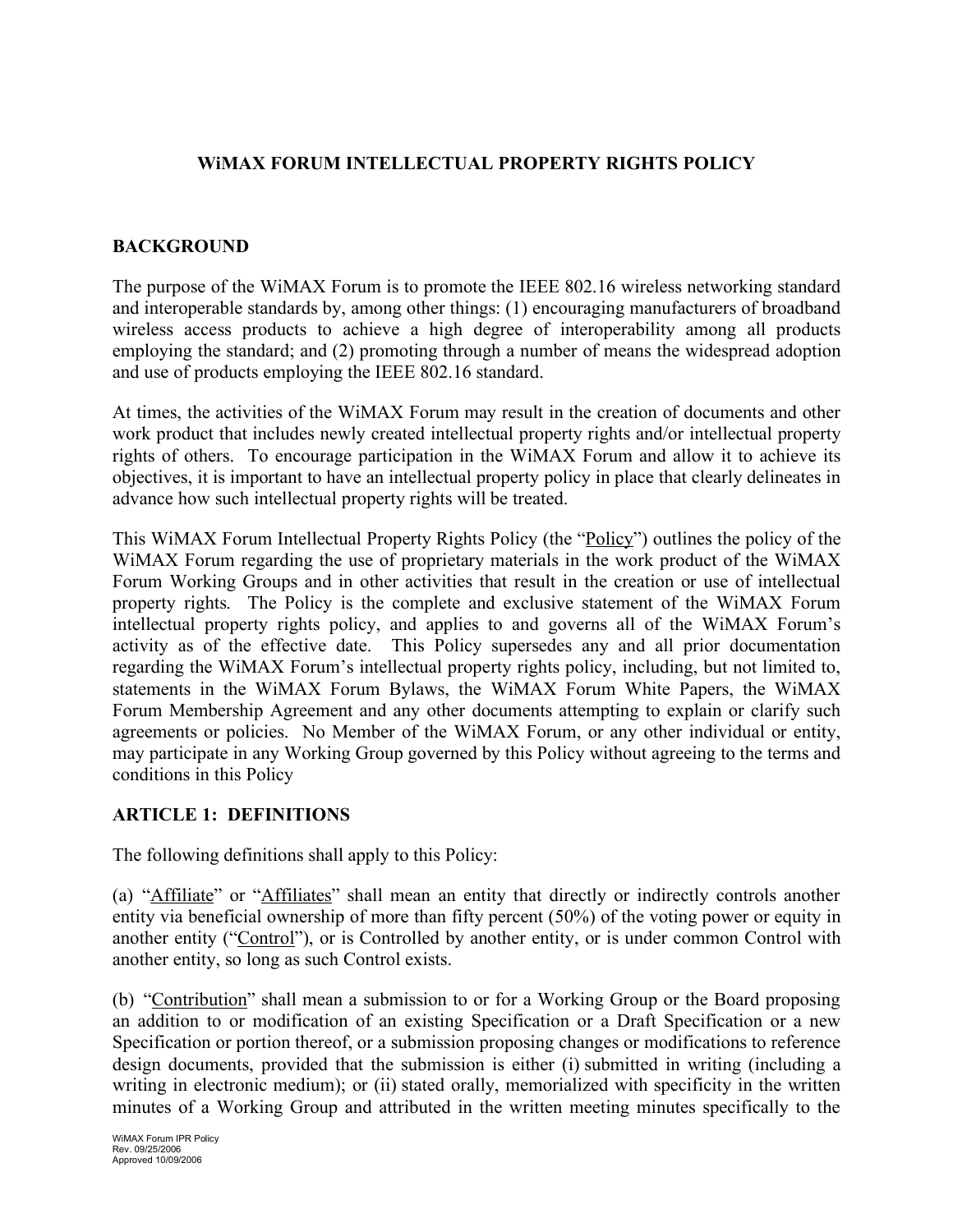submitting Member (without objection from such Member within thirty (30) days of receipt of such minutes).

(c) "Draft Specification" shall mean a preliminary draft of a proposed Specification to be circulated within a Working Group to solicit feedback and input in an effort to prepare a Specification.

(d) "Licensor" shall mean (i) a Member or (ii) a nonmember granting a license to Necessary Claims, as required under Section 4.2.

(e) "Member" shall mean a member of the WiMAX Forum who so qualifies in accordance with the provisions of the Bylaws of the WiMAX Forum.

(f) "Non-Technical IPR" shall mean intellectual property rights that the WiMAX Forum may develop or use from time to time except for those intellectual property rights contained in Contributions, Draft Specifications, and Specifications.

(g) "Specification" shall mean a final technical standards document adopted and approved for release by the WiMAX Forum pursuant to the WiMAX Forum Bylaws or other applicable document, and any updates or revisions adopted and approved for release by the WiMAX Forum.

(h) "WiMAX Forum Management" shall mean the duly appointed officers and staff of the WiMAX Forum

(i) "Working Group" shall mean a group created by authorization of the WiMAX Forum Board to undertake certain specific defined tasks for the purposes of generating, developing or revising Specifications. "Working Group" shall be used to refer to Working Groups, subcommittees, and Specification development committees governed by this Policy. For the avoidance of doubt, "Working Group" for purposes of this Policy shall not mean those certain groups created by the Board to undertake solely non-technical related activities. Such groups may be designated as "non-IPR" groups by the Board.

# **ARTICLE 2. PUBLIC DISCLOSURE GUIDELINES**

SECTION 2.1. BOARD APPROVAL FOR DISCLOSURE OF WiMAX FORUM INFORMATION

Public disclosure (i.e., disclosure to anyone who is not a Member) of any version or revision of a the WiMAX Forum Specification or Draft Specification, or other related materials of the WiMAX Forum, shall be subject to the advance approval of the Board pursuant to the terms hereof. In addition, Members shall not, without the prior authorization of the WiMAX Forum, publicly disclose other information or materials of the WiMAX Forum except for information and materials that are already generally known or available to the public or are clearly intended for public release, such as approved marketing and promotional materials.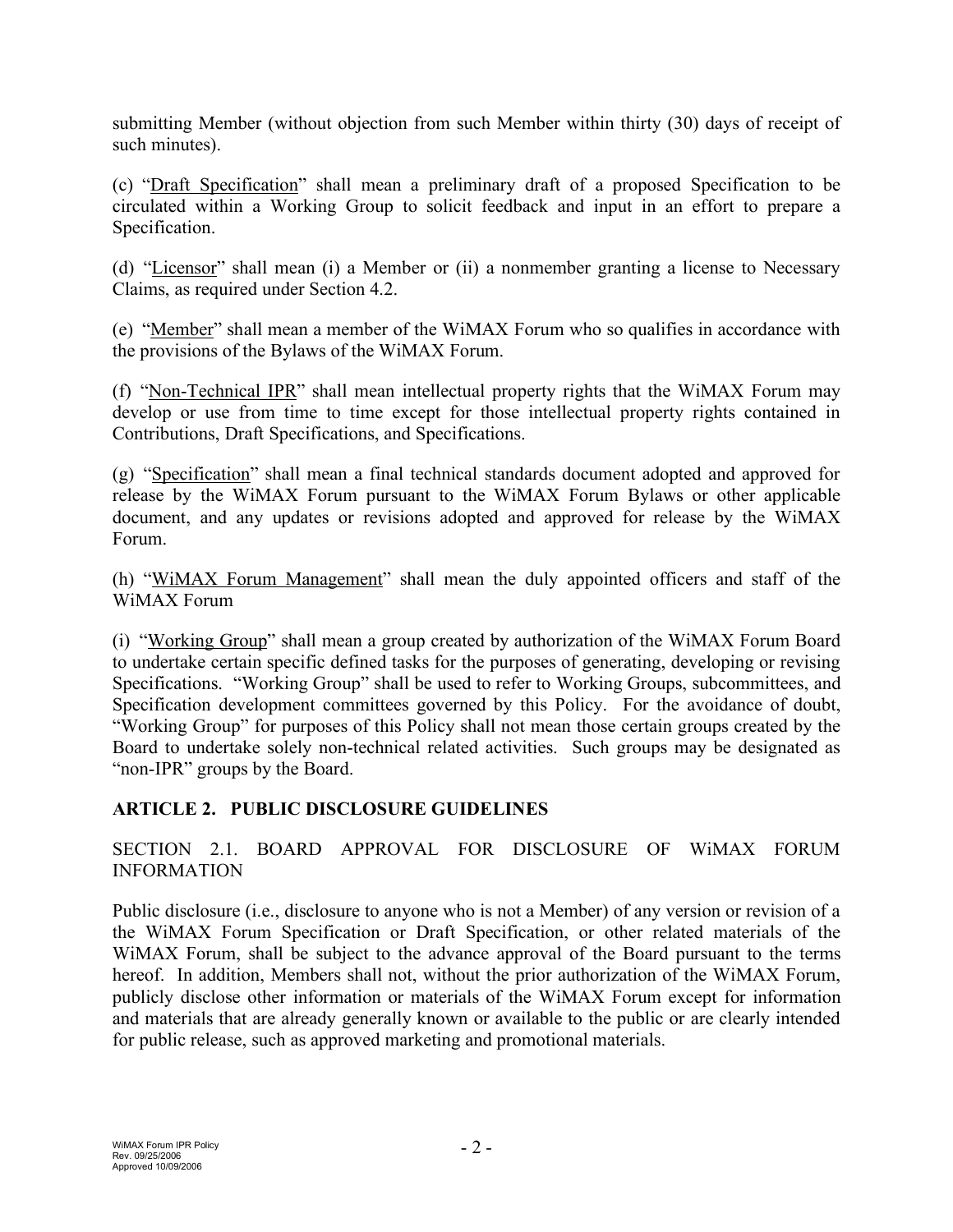#### SECTION 2.2. INTERNAL DISCLOSURE OF WiMAX FORUM INFORMATION

The representatives of Members who participate in any Working Group acknowledge that they will not, prior to the internal approval and internal publication of a Draft Specification containing information of another Member, disclose or exchange such information except to other participants of such Working Group as part of the WiMAX Forum activities among themselves, or to non-participating Members or nonmembers where the disclosure to such non-participating Members or nonmembers has been approved in advance by the Board. Notwithstanding the nondisclosure objective of the previous sentence, all information disclosed as a part of the Working Group's activities shall be deemed non-confidential except as otherwise agreed to in a written agreement of the parties.

## **ARTICLE 3. PATENT DISCLOSURE STANDARDS**

#### SECTION 3.1. DISCLOSURE BY WORKING GROUP PARTICIPANTS

(a) General Disclosure Standard. All individuals participating in any way in a particular Working Group are strongly encouraged on an ongoing basis to disclose patents or patent applications held by themselves or their represented Members where such patents or patent applications include claims that may be necessary to implement a Draft Specification or a Specification (as such terms are defined under this Policy) that is generated, developed, reviewed or revised by such Working Group. More specifically, individual representatives of members are encouraged to disclose patents containing "Necessary Claims," where "Necessary Claims" are defined below in Section  $3.1(a)(1)$ 

(1) "Necessary Claims" shall mean (with respect to, as applicable, a Specification or a Draft Specification as such terms are defined under this Policy) only those claims of any and/or all patents and patent applications, throughout the world that (i) a Licensor or its Affiliates, either now or in the future, owns, controls, or has the right to grant licenses under such claims of the nature agreed to be granted herein without such grant resulting in payment of royalties or other consideration to third parties; and (ii) such claims would necessarily be infringed by fully compliant implementation of such Specification or Draft Specification, as applicable. For purposes of the foregoing, a "fully compliant implementation" specifically includes the implementation of any or all relevant portions of the Specification or Draft Specification, as applicable, that are required to implement a mandatory or an optional feature or function under that Specification or Draft Specification.

(2) For purposes of the definition of "Necessary Claims," above, a patent claim is "necessarily infringed" only when there is no commercially practicable way of implementing the relevant and required or optional portion of a specification without infringing the relevant patent claim. Notwithstanding the above or anything in this document to the contrary, Necessary Claims do not under any circumstances include any claims: (i) other than those set forth above even if contained in the same patent or patent application as Necessary Claims; or (ii) that are necessarily infringed only by practicing any reference or informational portions of the specification, including any elements that are required only for conformance with any such reference or informational portions; or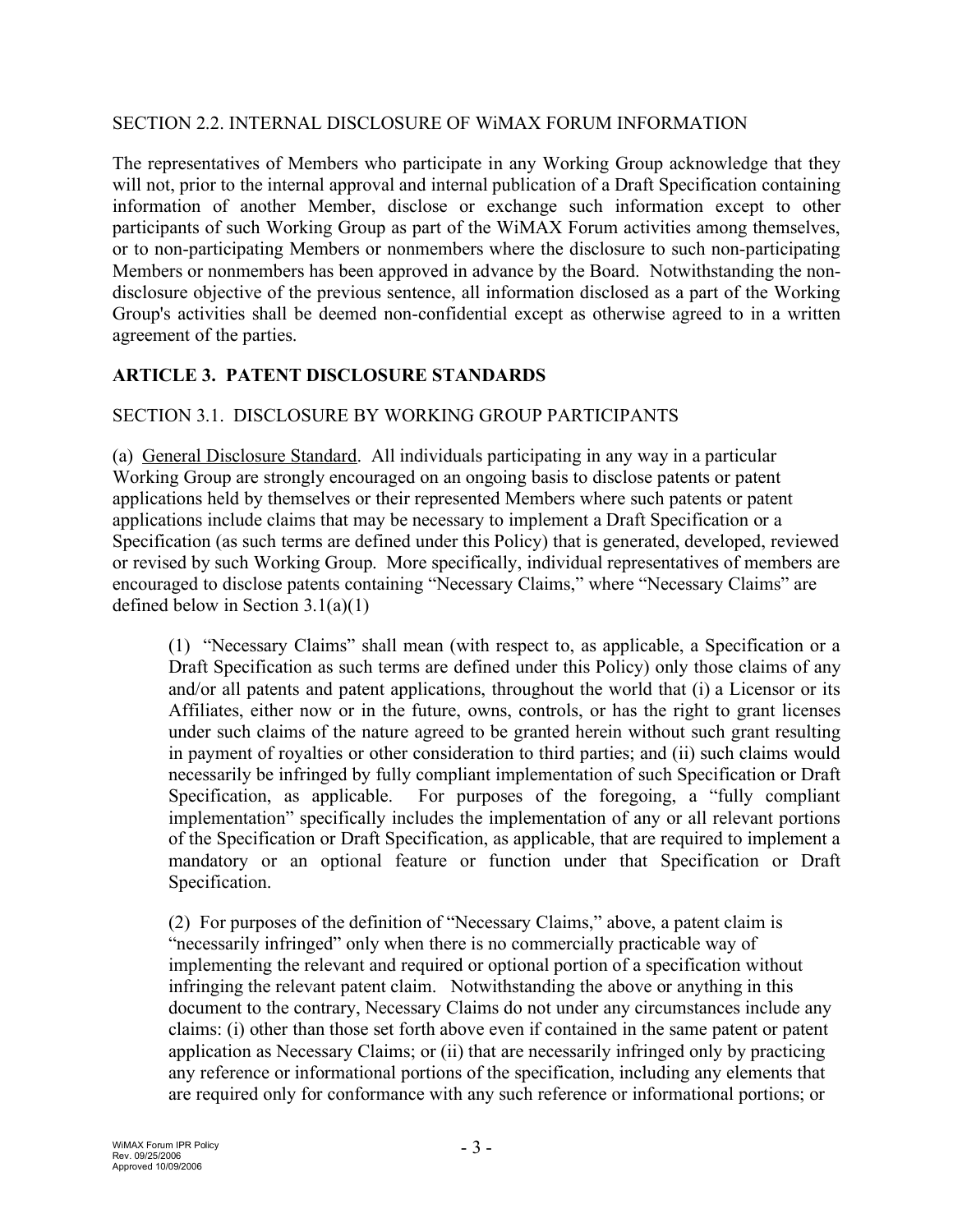(iii) covering any enabling technologies that may be necessary to make or use any product or portion thereof that complies with a specification, but are not themselves expressly set forth in a specification (e.g., semiconductor manufacturing technology, basic semiconductor technology, microprocessors, compiler technology, object oriented technology, basic operating system technology, basic network operating system technology, memory chip technology, or the like); or (iv) covering only the implementation of other published specifications not developed by or for the WiMAX Forum, but referred to in the body of a specification, without being required for implementation of any portion of the specification itself.

## SECTION 3.2. CHAIRPERSON INSTRUCTIONS

All chairpersons of Working Groups shall remind participants of this encouragement of early disclosure at the beginning of each Working Group meeting and shall provide a copy of this Policy to any requesting party. Disclosure under Section 3.1 is based on an individual representative's own actual and personal knowledge, and no knowledge of the Member on whose behalf the representative is acting (or its employees) or requirement to search regarding patent information will be imputed to such individual representative. However, a Member acknowledges that it is prohibited from intentionally isolating, and will not intentionally isolate, a participant from potentially relevant patent information within the Member organization for the deliberate reason of avoiding the terms of this Section 3.1.

#### SECTION 3.3. MINIMUM CONTENTS OF DISCLOSURE.

(a) When disclosing patents and/or patent applications pursuant to this Policy, members and participants are encouraged to provide the most complete information possible concerning the patents and/or patent applications, and to indicate briefly how they may apply to the relevant Specification or Draft Specification.

(b) Where disclosure is *required* under this Policy as set forth further herein (i.e.., Section 5.4), the following minimum information shall be provided. With respect to issued patents and published pending patent applications, disclosure must include the identity of the patent rights holder and/or applicant and the patent number or application number of the patent rights. With respect to unpublished pending patent applications, such disclosure must include the existence of the application containing the possible Necessary Claims, but need not disclose identifying information (*e.g.*, application number, contents) of the patent rights. Nothing herein precludes broader disclosure of unpublished pending patent applications on a voluntary basis or pursuant to a non-disclosure agreement. Once an unpublished pending patent application that has been disclosed is published, the Member must disclose the additional identifying information about the published application as specified above, or disclose the fact that such application has been abandoned, upon written request from the WiMAX Forum Management. At the same time as a disclosure is made, or as soon as practical thereafter, the participant shall also submit a written statement from a person authorized to represent the patent rights holder to the WiMAX Forum Management at board@wimaxforum.org declaring with regard to any Necessary Claims that: (a) it will grant a license on royalty-free and other reasonable and nondiscriminatory terms and conditions; or (b) it will grant a license on reasonable and nondiscriminatory terms and conditions that may include a reasonable royalty or fee; or (c) its intention is to not license its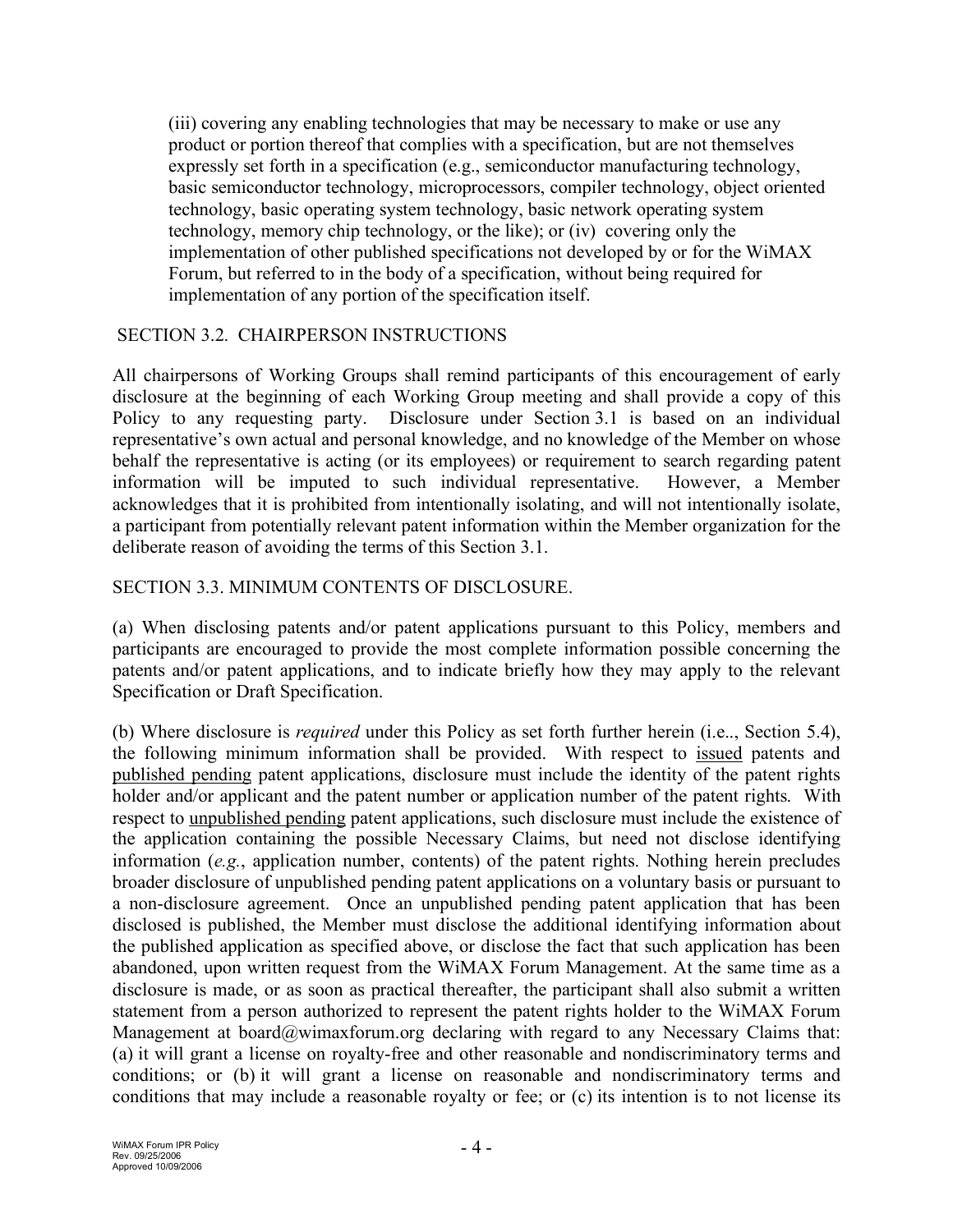Necessary Claims, if expressly permitted under this document. As used herein, "royalty-free" means that the licensee need not pay a royalty, license fee, or other monetary compensation of any kind to the licensor.

## **ARTICLE 4. LICENSING OF MEMBER INTELLECTUAL PROPERTY RIGHTS**

### SECTION 4.1. REQUIRED LICENSING OF NECESSARY CLAIMS.

(a) Each Member, as a condition to membership in the WiMAX Forum, hereby agrees that it will, subject to Section 4.2, grant to other Members, nonmembers, and their respective Affiliates, under reasonable and nondiscriminatory terms (including without limitation a field of use of sufficient scope to cover at least implementation of the Specification and compliance with IEEE 802.16 standards and protocols), a nonexclusive, nontransferable (except to a successor in interest of all or the relevant part of the business of such other Members, nonmembers, or Affiliates), non-sublicensable, worldwide license under its Necessary Claims to allow such Members, nonmembers, and Affiliates to make, have made, use, import, offer to sell, and sell and otherwise distribute implementations compliant with all relevant required portions of such Specification ("Compliant Portions"), provided that such agreement to license shall not extend to (i) any part, function or feature of a product in which a Compliant Portion is incorporated that is not itself part of the Compliant Portion, or (ii) any Compliant Portion that implements only *part* of the Specification and which causes a failure to interoperate with other Compliant Portions that are compliant with *all* required portions of the Specification. It is acknowledged that references in this Policy to a license agreement containing reasonable and nondiscriminatory terms may include a license agreement with reasonable defensive suspension provisions. This obligation shall not apply to any non-contributed Necessary Claims that the Member has expressly excluded by "opting out" pursuant to the procedures in Section 5.3 below.

For the avoidance of doubt, such agreement to grant licenses under Section 4.1(a) shall apply only to Necessary Claims applicable to Specifications as adopted and approved for release by the WiMAX Forum.

#### SECTION 4.2. RECIPROCITY

The Members acknowledge that the willingness of Members to make available a license above under Section 4.1 is based on the assumption of a reciprocal willingness of the licensee.

(a) The provisions of Section 4.1 shall not be effective with respect to any other Member or its Affiliates if such Member or its Affiliate does not grant a license to its Necessary Claims to other Members, to nonmembers, and to their respective Affiliates in accordance with the requirements of Section 4.1.

(b) The eligibility of each nonmember to receive a license under Section 4.1 is expressly conditioned upon its willingness to grant licenses to its Necessary Claims in accordance with the requirements of Section 4.1 and subject to the transfer restrictions in Section 4.4 to all Members and nonmembers and their respective Affiliates. No Member is obligated to grant a license under Section 4.1 to a nonmember if that nonmember or its Affiliate does not sign an undertaking to license its Necessary Claims that is substantially identical to the Members'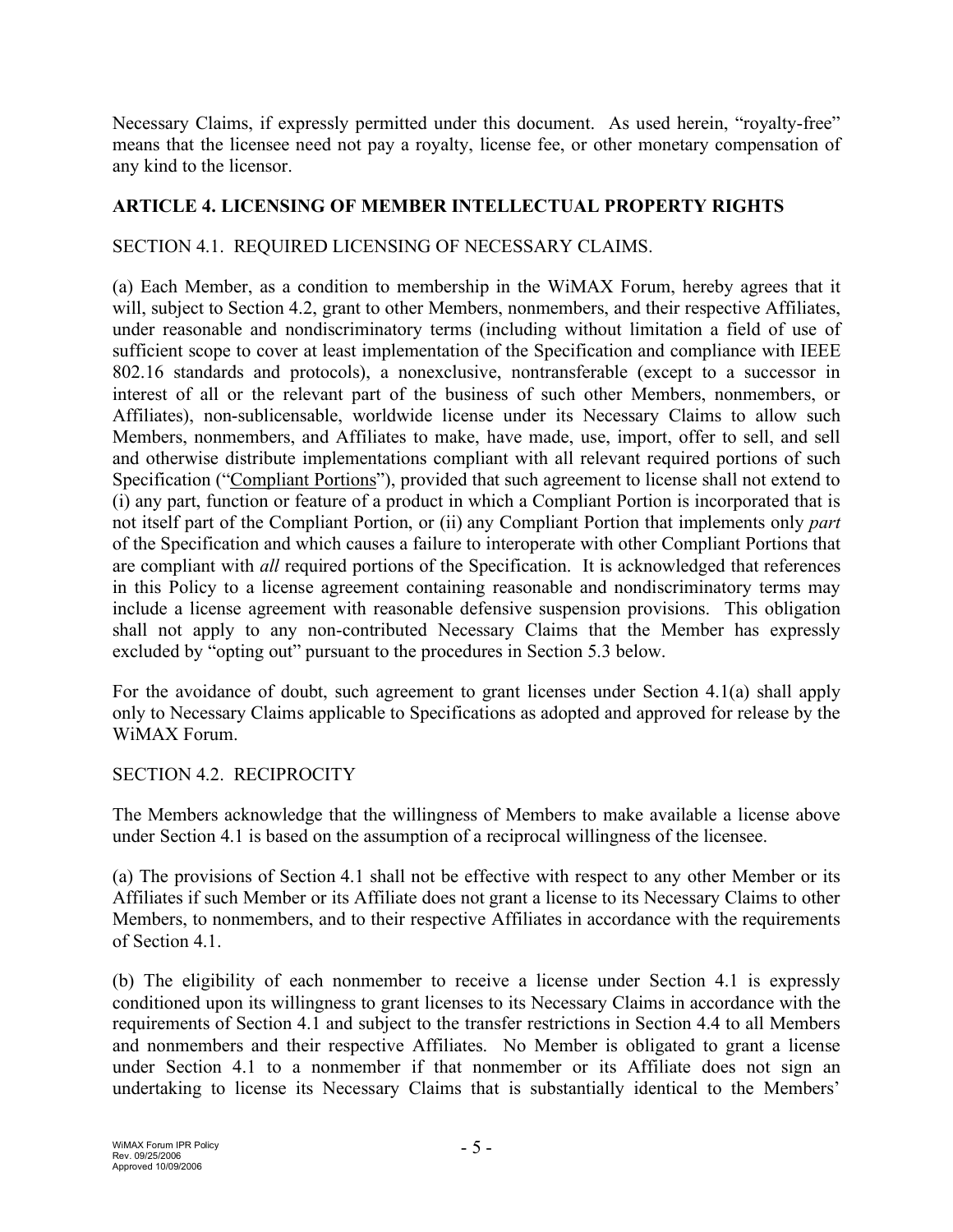obligations under Section 4.1 or if it fails to grant such license under Section 4.1 in accordance with the requirements of that section.

### SECTION 4.3. NO OTHER LICENSE

The Members agree that no patent license, immunity or other right, or any copyright, trade secret or other intellectual property right, is granted under this Policy by any Member or its Affiliates to any other Members, their Affiliates, nonmembers or to the WiMAX Forum, either directly or by implication, estoppel or otherwise, subject to the agreements to grant licenses expressly set forth in this Policy.

#### SECTION 4.4. TRANSFER OF NECESSARY CLAIMS

Each Licensor agrees that it will not transfer, and has not transferred, patents or patent applications having Necessary Claims for the purpose of circumventing this Section 4.1. Any transfer by a Member, nonmember, or its Affiliates to a third party of a patent or patent application having Necessary Claims shall be subject to: (a) the terms and conditions of this Policy; and (b) the agreement to grant licenses by the Licensor and its Affiliates to other Members, nonmembers, and their Affiliates, pursuant to Section 4.1 and Section 4.2 of this Policy. Licensor may choose the manner in which it complies with this Article, provided that the inclusion, in any agreement for transferring or assigning a patent or patent application containing a Necessary Claim, of a provision that such a transfer or assignment is subject to existing licenses and obligations to license imposed on the Licensor by standards bodies, specification development organizations, or similar organizations (or language or similar import) shall clearly be sufficient to comply with this Article.

#### SECTION 4.5. COPYRIGHTS

(a) Each Member grants to the WiMAX Forum a worldwide, irrevocable, nonexclusive, nontransferable, royalty-free copyright license to reproduce, create derivative works, distribute, display, perform and sublicense the rights to reproduce, distribute, display and perform the Contributions of the granting Member. Such grant shall be solely for the purposes of developing, publishing and distributing Specifications and related materials, and of performing other activities deemed by the WiMAX Forum to be appropriate to the development of products compliant with a Specification, based on such documents, and consistent with the WiMAX Forum bylaws*.*

(b) The WiMAX Forum shall own the copyright in the Draft Specification and the published Specifications themselves, subject to the underlying copyright rights of the contributing Members and other copyright owners in their contributions. Any publication of a Specification shall contain an appropriate copyright notice in the name of the WiMAX Forum. The WiMAX Forum may exercise any and all rights of copyright ownership in the Specification and will be authorized to license such rights to all implementers of the Specification and to other entities (e.g. IEEE) as approved by the Board and in accordance with this Policy. The WiMAX Forum hereby grants, under such copyright rights, to each voting Member a royalty-free, nonsublicensable right to reproduce, create derivative works, distribute and display Specifications only to develop, implement or otherwise use published Specifications to test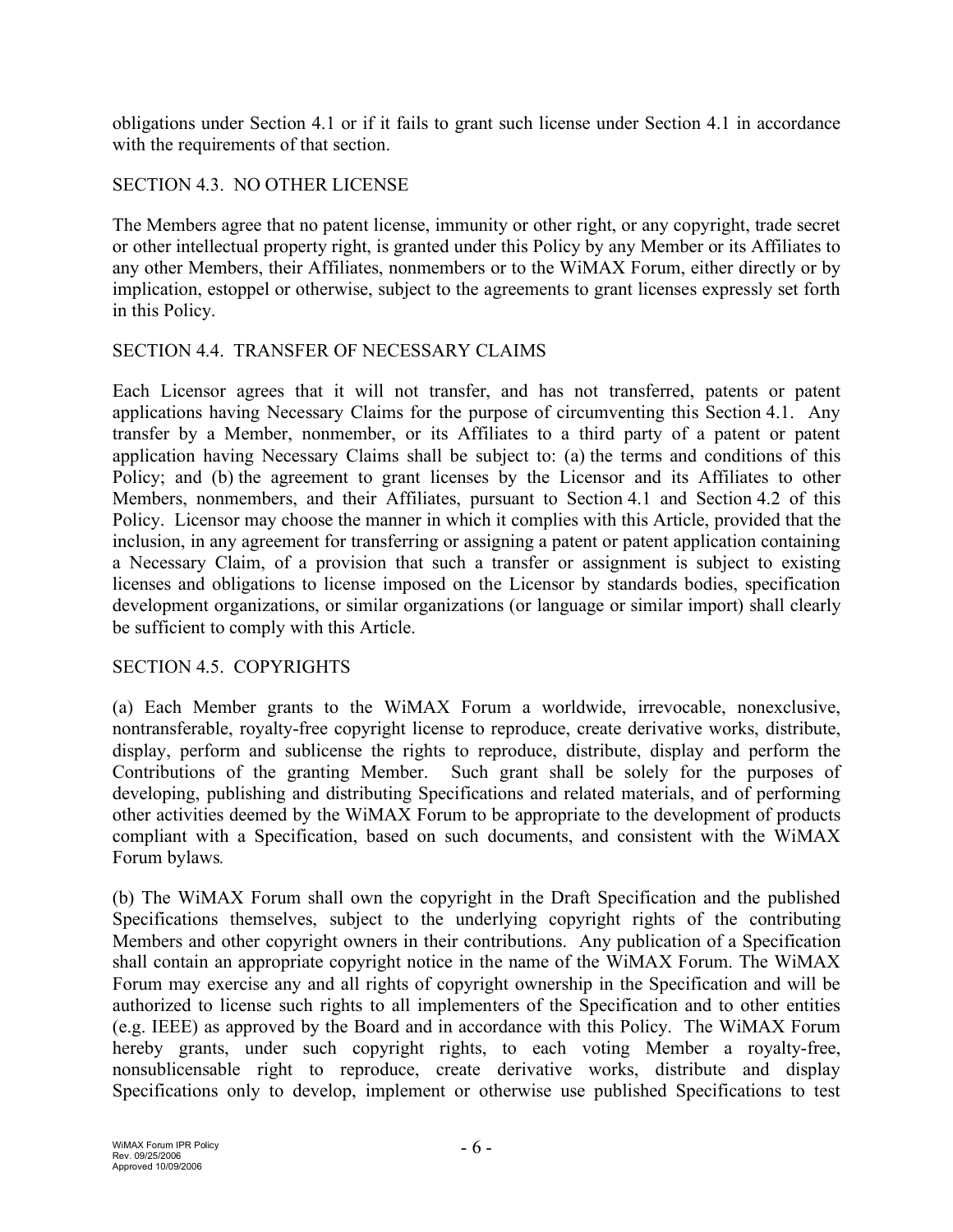compliance or interoperability of products it implements, develops or manufactures from any such Specifications, and not for any other purpose.

(c) For the avoidance of doubt, these provisions in Section 4.5 shall not assign, convey, transfer or grant ownership, title or any rights in or to a Member's computer program or its results, or any copyrights to such computer programs or results that may be implemented from such Specifications, to the WiMAX Forum or to any other of its Members or to any nonmembers.

(d) Each Member grants to the WiMAX Forum a worldwide, irrevocable, nonexclusive, nontransferable, royalty-free copyright license to reproduce, create derivative works, distribute, display, perform and sublicense the rights to reproduce, distribute, display and perform the Non-Technical IPR that the granting Member provides to it while participating in WiMAX Forum activities*.* Such grant shall be solely for the purpose of permitting the WiMAX Forum and its Members to use the Non-Technical IPR internally and publicly in connection with activities relating to the WiMAX Forum corporate purpose, as stated in its Bylaws. This grant shall be subject to limitations that the Member imposes on the grant at the time it provides the Non-Technical IPR. This grant shall not be construed as a waiver of any separate mutually agreed confidentiality obligation with respect to the materials embodying the Non-Technical IPR. The WiMAX Forum shall own the copyright in any resulting work embodying the Non-Technical IPR, subject to each Member's retained ownership rights in the individual contributions that it is licensing hereunder.

# **ARTICLE 5. SPECIFICATION NOTICE, REVIEW AND MEMBER WITHDRAWAL**

SECTION 5.1. NOTICE OF THIRTY (30) DAY REVIEW PERIOD. The WiMAX Forum shall provide all Members with not less than thirty (30) days' prior written notice of the proposed adoption of a new or revised Specification. Such notice shall include a complete draft of the Specification as approved by the Board and state the effective date when the Specification (if approved), and all Necessary Claims therein, shall be subject to the licensing provisions of Section 4.1.

SECTION 5.2. REVIEW OF SPECIFICATION. There is no requirement for a Member to review or search its patent portfolio for Necessary Claims. However, all of Necessary Claims contained in the Draft Specification shall be subject to the licensing provisions of Section 4.1 upon final adoption of the Specification except for those Necessary Claims, if any, that such Member did not contribute, provided that such Member has exercised the Opt-Out Provision set forth in Section 5.3.

## SECTION 5.3 OPT-OUT PROVISION.

In order to avoid a licensing obligation for non-contributed Necessary Claims in the Specification, a Member must, prior to the end of the review period, declare its intention *not* to license non-contributed Necessary Claims in the Specification and specify which noncontributed Necessary Claims it is not licensing; provided, however, any non-contributed Necessary Claims for which there is no declaration by the end of the review period shall be subject to the reasonable and nondiscriminatory license obligation set forth in Section 4.1. A member may also declare its intention not to license non-contributed Necessary Claims that it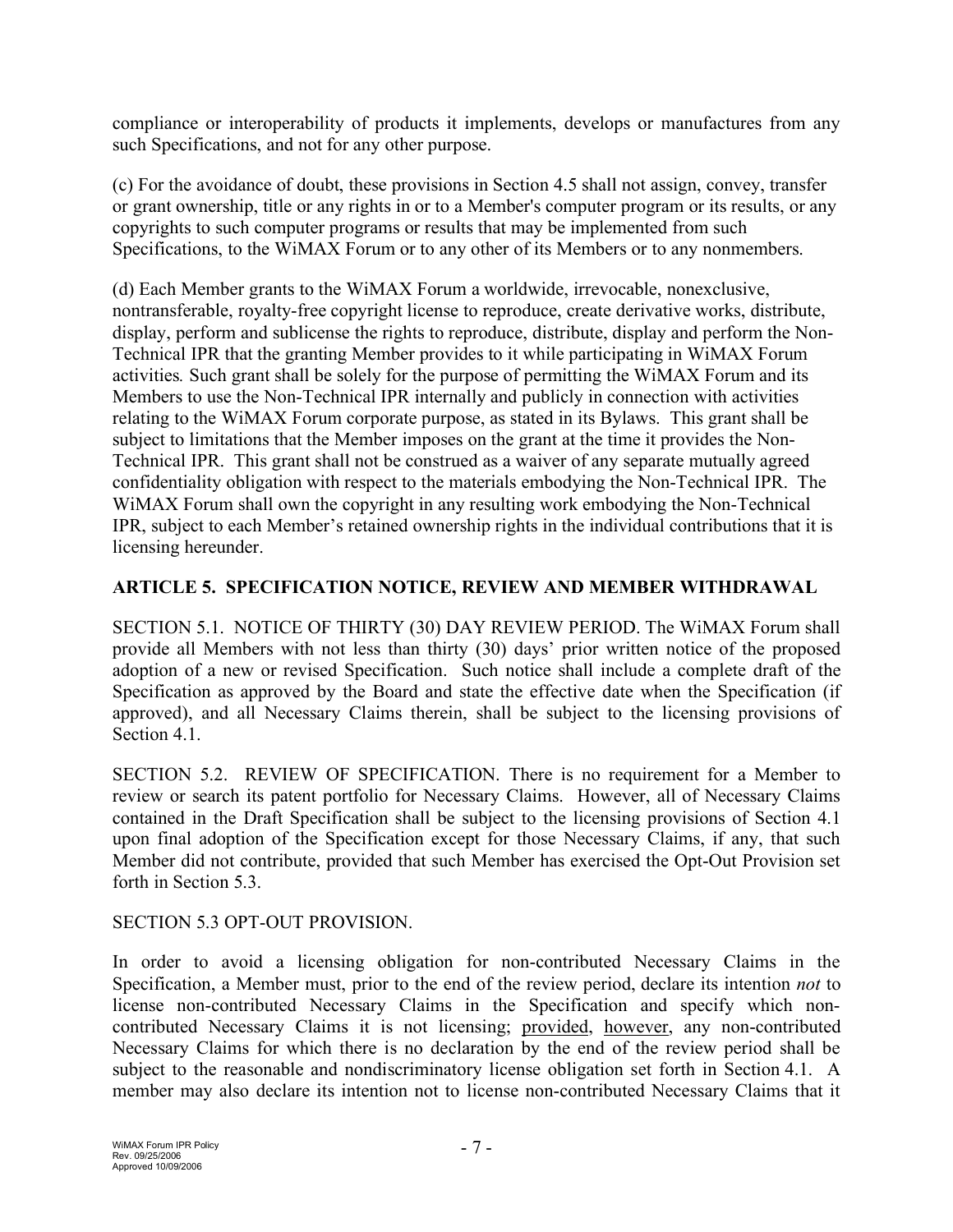becomes aware of prior to the review period, provided, however, that a Member may only make such declarations with respect to specifically identified patents or patent applications. A Member may not issue a blanket declaration that it will not license non-contributed Necessary Claims under Section 4.1. For the avoidance of doubt, each Member's commitment to license as described in this Policy applies to *all* of a Member's undisclosed Necessary Claims, despite lack of knowledge thereof by individuals participating in the Working Group on behalf of such Member. A Member is only permitted to declare its intention *not* to license its Necessary Claims in a Specification if such Necessary Claims are included in the Specification other than by such Member's own Contribution (i.e., non-contributed Necessary Claims), and if, prior to the end of the review period for such Specification, such Member discloses its patent rights including such non-contributed Necessary Claims and provides the minimum contents of disclosure set forth in Section 3.3(b). If this "no license" option is selected, or in a situation where a party alleged to have Necessary Claims refuses to provide a licensing declaration, the WiMAX Forum Working Group developing the affected specification will, in consultation with the Board, determine how best to proceed, such as by attempting to develop a revised version of the specification that works around the potentially blocking patent rights that the patent rights holder has declined to license to Members and nonmembers and their Affiliates.

## SECTION 5.4 WITHDRAWAL.

(a) At any time, a Member may withdraw from the WiMAX Forum as a whole, or may withdraw from a particular Working Group without withdrawing from the WiMAX Forum as a whole. In either circumstance, the Member shall provide reasonable notice of its intent to withdraw as of a specified date in writing to the WiMAX Forum Management at board@wimaxforum.org. Such withdrawal shall become effective as of the specified date upon the receipt of such written notice by the WiMAX Forum Management.

(b) A Member that participated in a Working Group, and then withdraws *before* the end of the review period specified in Section 5.1 for a Draft Specification being developed by that Working Group, shall be obligated to disclose all its patent rights that include Necessary Claims related to such Draft Specification known by the individuals participating in the Working Group on behalf of such Member. Specifically, if an individual participating in a particular Working Group believes that he or she, or the Member on whose behalf the individual is acting (or its Affiliate), owns or controls patent rights including Necessary Claims relating to such Draft Specification, then the individual or Member shall give notice to the WiMAX Forum Management at board@wimaxforum.org in a writing as soon as reasonably possible. Disclosure under this Section shall (i) include the minimum contents of disclosure set forth in Section 3.3(b); and (ii) be based on a participant's own actual and personal knowledge, and no knowledge of the Member on whose behalf the participant is acting (or its employees) regarding patent information will be imputed to such participant. However, a Member acknowledges that it will not intentionally isolate a participant from potentially relevant patent information within the Member organization so as to deliberately avoid the terms of this Section.

SECTION 5.5. NO IP SEARCH REQUIRED. Nothing in this Section or this Policy imposes any duty or obligation on any participant, Member or prospective member to perform a patent search or other search of intellectual property portfolios.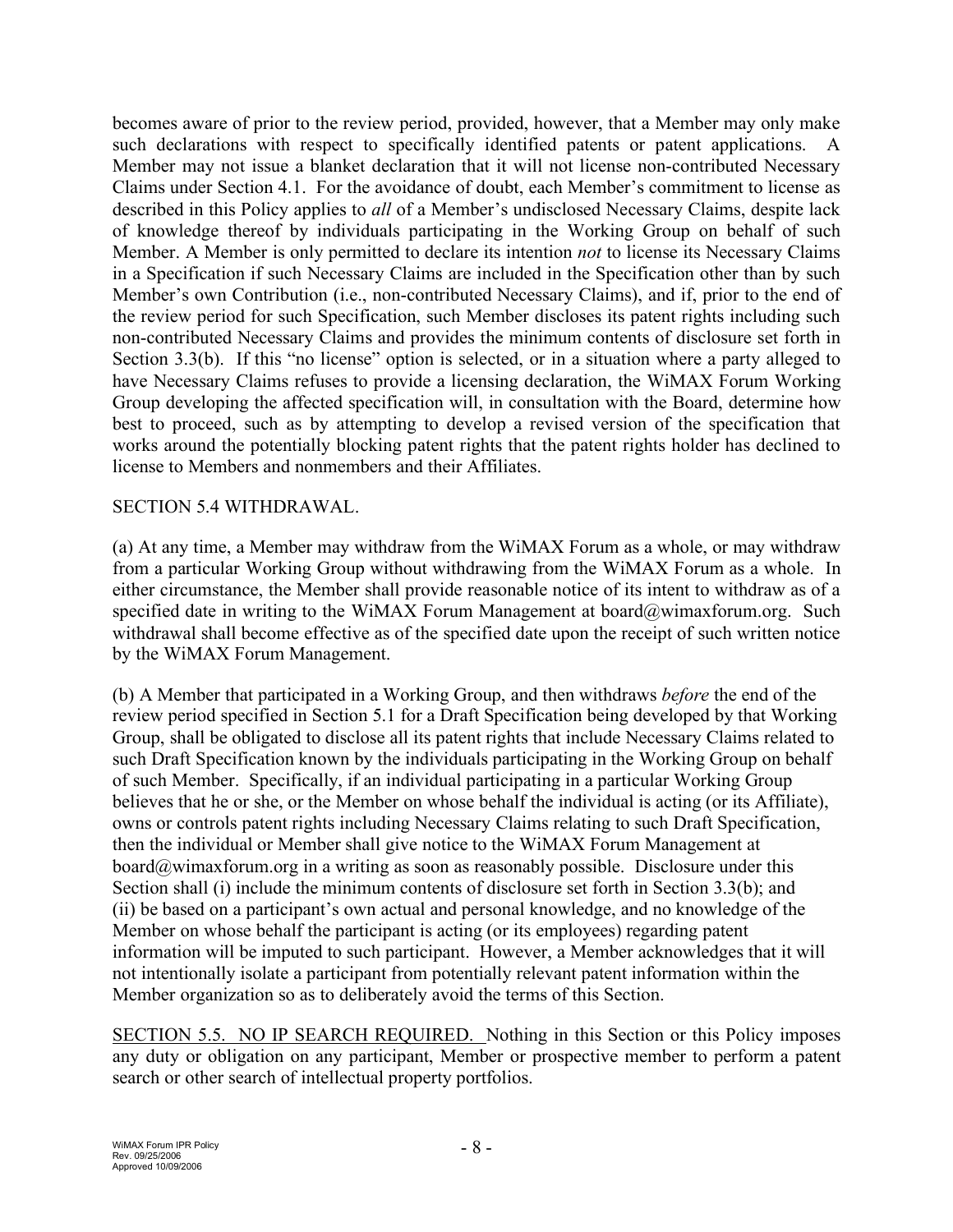## **ARTICLE 6. OTHER PROVISIONS**.

#### SECTION 6.1. TRADEMARKS

In the event that the WiMAX Forum proposes to adopt any other name or logo as a trademark or trade name (collectively "Trademarks"), the WiMAX Forum shall notify the Members in writing of the proposal. The WiMAX Forum shall take such steps as the Board deems necessary and proper to protect its rights under such Trademarks adopted for use by the WiMAX Forum. In furtherance thereof, the Board shall establish and disseminate reasonable and nondiscriminatory terms and conditions and procedures for the licensing and use of such Trademarks among the Members. The WiMAX Forum hereby grants each Member a paid up, royalty-free, personal, non-exclusive, non-transferable, worldwide right to use the WiMAX Forum trademark or logo to identify Member as participating in the WiMAX Forum and to use it in association with a link to the WiMAX Forum website on its internal intranet or for other internal business purposes relating to the Member's participation in the WiMAX Forum for so long as Member remains a Member. This license does not grant the Member a right to use any certification mark of the WiMAX Forum. The use of such marks is governed by a separate license that is granted as part of the WiMAX Forum certification program.

#### SECTION 6.2. SURVIVAL OF AGREEMENT TO GRANT LICENSE

Notwithstanding any dissolution of the WiMAX Forum or a Member's termination, expiration or withdrawal of its membership in the WiMAX Forum (or its withdrawal from a particular Working Group) and except as otherwise expressly provided in this document, a Member or former Member's agreement to make available a license as provided in Sections 4.1 shall remain in full force and effect for: (a) any of its Necessary Claims in a Contribution made by such Member or former Member (or its Affiliate) that is incorporated into a Specification to which such Contribution was offered; (b) any non-contributed Necessary Claims in a Specification adopted by the WiMAX Forum for which the applicable review period ended *before* the effective date of dissolution or *before* the effective date of a Member's termination, expiration or withdrawal of membership; and (c) any Necessary Claims to a Specification adopted by the WiMAX Forum *after* the effective date of the Member's termination, expiration or withdrawal of membership that (i) are necessary for the later-adopted Specification to be backwards compatible with the prior Specification(s), and (ii) are used in a substantially similar manner and to a substantially similar extent with a substantially similar result as the same Necessary Claims were used in a prior Specification for which the former Member is obligated to grant licenses. In no event is a former Member obligated to license any additional Necessary Claims under this Policy (and thus, for example, a Member that withdraws *before* the end of the review period for a Draft Specification and makes the required disclosures under Section 5.3 has no obligation to license its non-contributed Necessary Claims in the Specification, once adopted, other than such of its non-contributed Necessary Claims that it previously disclosed and for which it declared a commitment to license). A former Member shall remain entitled to reciprocity pursuant to Section 4.2 so long as that former Member remains obligated to license any Necessary Claims under this Policy. This agreement to the survival of reciprocal licensing shall extend to all Members and nonmembers, including entities that become Members and nonmembers who grant licenses to their Necessary Claims, after the effective date of the former Member's termination, expiration or withdrawal. Dissolution of the WiMAX Forum or a Member's termination,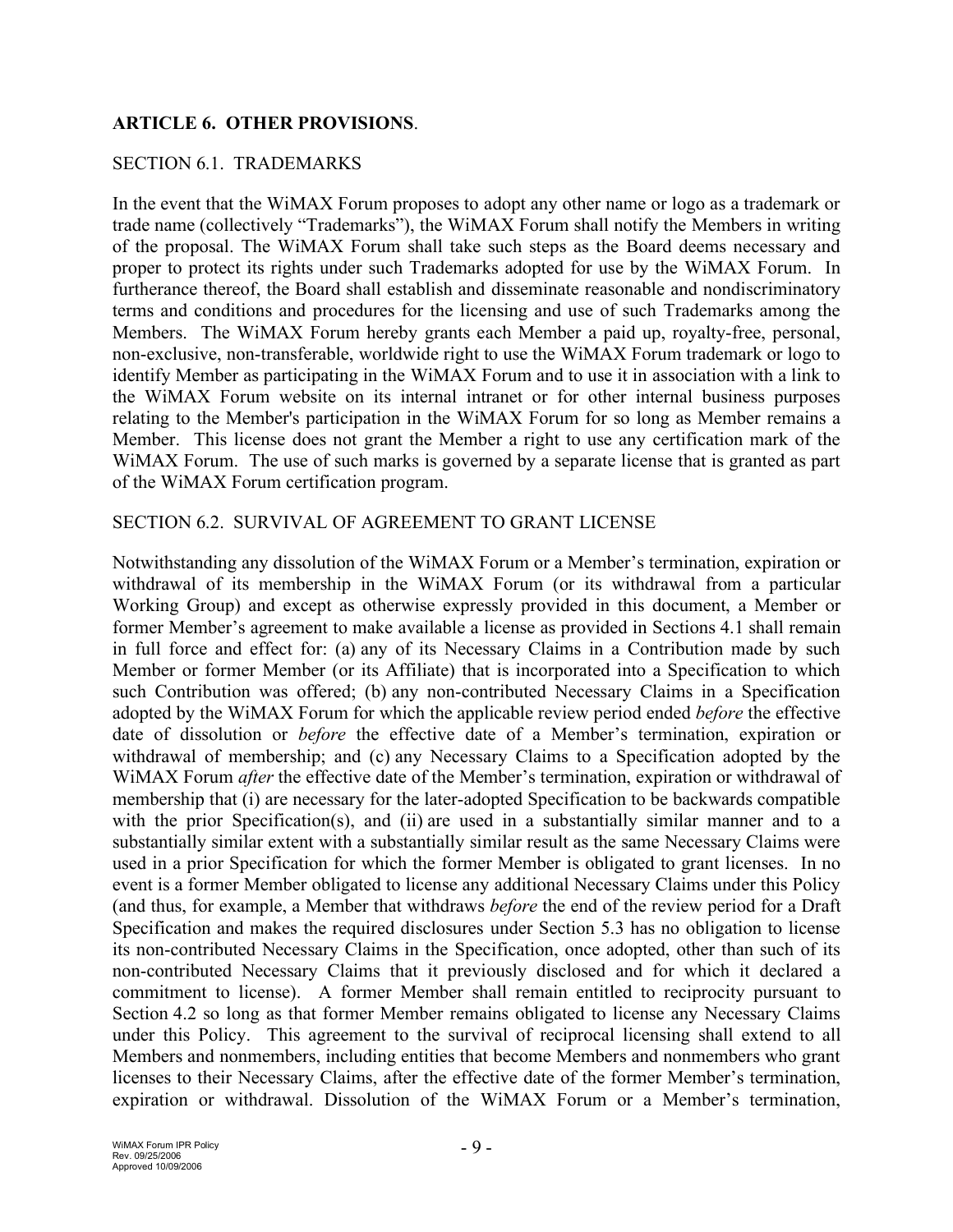expiration or withdrawal of its membership in the WiMAX Forum (or its withdrawal from a particular Working Group) shall not have any impact on a Member's or former Member's licenses with other Members, their Affiliates and nonmembers that existed prior to such termination, expiration or withdrawal, other than in accordance with the individual terms of such pre-existing licenses.

#### SECTION 6.3. NONMEMBER PARTICIPATION.

Only Members may participate in the WiMAX Forum Working Groups. Subject to any additional limitations or requirements that the Board may impose from time to time, a Working Group may specifically approve the attendance at Working Group meetings by nonmembers, provided that: (1) such attendance furthers an identifiable purpose of the WiMAX Forum; and (2) such individuals or entities agree in writing prior to participation to be bound by all of the obligations of Members in this Policy with respect to such participation. Prior to participation in any Working Group meeting, any nonmember must also sign a nondisclosure agreement approved by the Board.

#### SECTION 6.4. NO REPRESENTATIONS OR WARRANTIES

EACH MEMBER HEREBY AGREES AND ACKNOWLEDGES THAT: (A) THE WiMAX FORUM AND EACH MEMBER, INCLUDING WORKING GROUP REPRESENTATIVES AND WORKING GROUP CHAIRS, TAKE NO POSITION AS TO WHETHER ANY INTELLECTUAL PROPERTY RIGHTS EXIST IN ANY DRAFT OR FINAL SPECIFICATIONS; (B) THE SPECIFICATIONS AND ANY CONTRIBUTIONS THERETO ARE ALL PROVIDED "AS IS" AND "WITH ALL FAULTS"; (C) THE WiMAX FORUM AND EACH MEMBER, INCLUDING WORKING GROUP REPRESENTATIVES AND WORKING GROUP CHAIRS, MAKE NO WARRANTIES, EXPRESS, IMPLIED, STATUTORY OR OTHERWISE WITH RESPECT TO THE SPECIFICATIONS OR ANY CONTRIBUTIONS THERETO, OR USE THEREOF, INCLUDING BUT NOT LIMITED TO ALL IMPLIED WARRANTIES OF MERCHANTABILITY, TITLE, SUFFICIENCY, NONINFRINGEMENT AND FITNESS FOR A PARTICULAR PURPOSE, OF REASONABLE CARE OR WORKMANLIKE EFFORT, OR RESULTS OR OF LACK OF NEGLIGENCE; AND (D) NEITHER THE WiMAX FORUM NOR ANY OF ITS MEMBERS, INCLUDING WORKING GROUP REPRESENTATIVES AND WORKING GROUP CHAIRS, HAS UNDERTAKEN ON BEHALF OF THE WiMAX FORUM OR ITS MEMBERS, ANY PATENT SEARCH WITH RESPECT TO THE SPECIFICATIONS. NOTHING HEREIN SHALL, HOWEVER, BE CONSTRUED AS A RESTRICTION ON ANY MEMBER CONDUCTING ITS OWN DUE DILIGENCE OR OTHER TECHNOLOGY SEARCH OR SCREENING WITH RESPECT TO THE SPECIFICATIONS.

#### SECTION 6.5. LIMITATION OF LIABILITY

IN NO EVENT SHALL THE WiMAX FORUM OR ANY MEMBER BE LIABLE TO ANY OTHER MEMBER OR TO ANY OTHER THIRD PARTY FOR (A) ANY INDIRECT, SPECIAL, INCIDENTAL, PUNITIVE OR CONSEQUENTIAL DAMAGES RESULTING UNDER THIS POLICY, WHETHER UNDER CONTRACT, TORT, WARRANTY OR OTHERWISE, AND WHETHER OR NOT SUCH PARTY HAD ADVANCE NOTICE OF